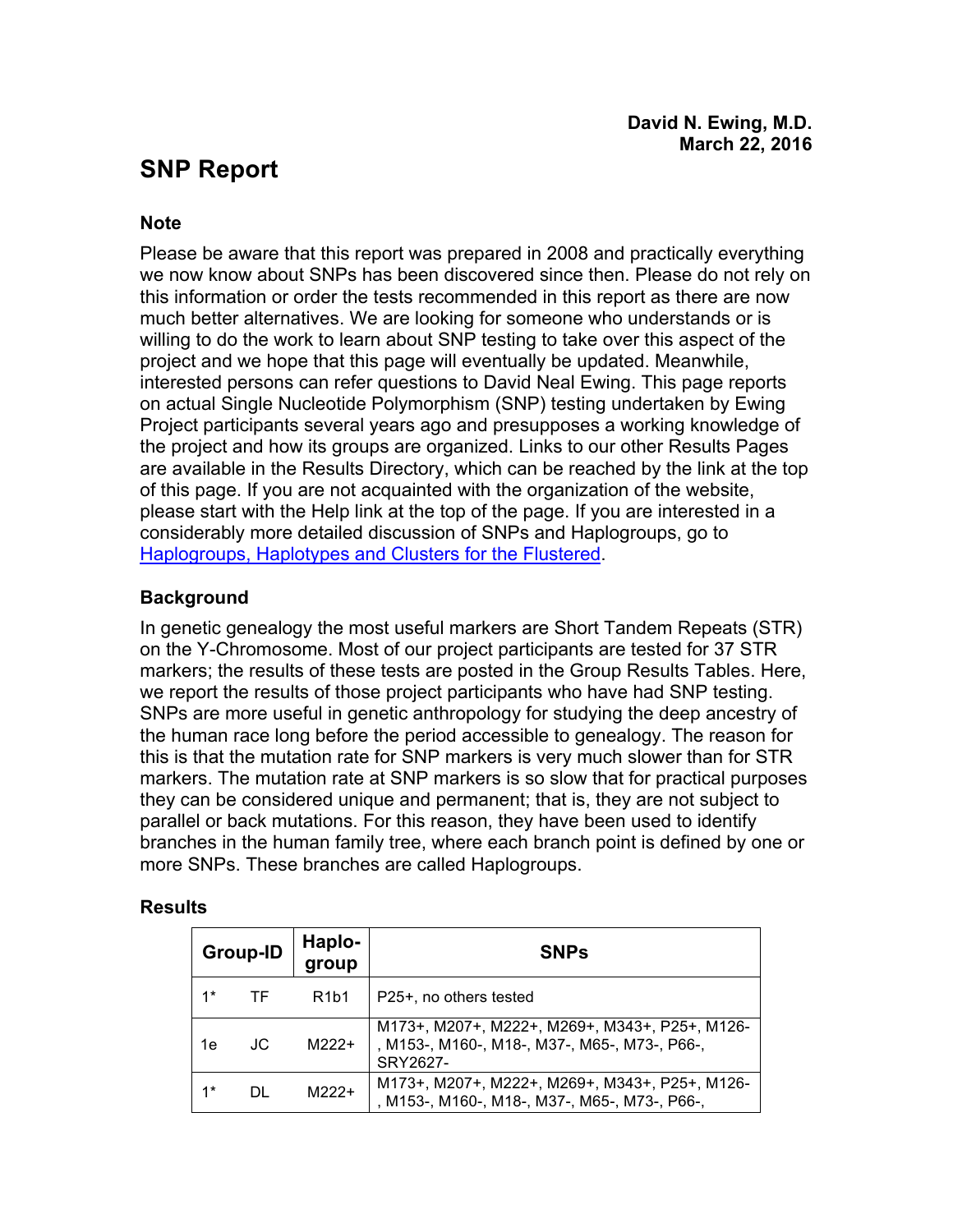|       |           |                               | SRY2627-                                                                                                    |
|-------|-----------|-------------------------------|-------------------------------------------------------------------------------------------------------------|
| 1b    | DN        | $M222+$                       | M173+, M207+, M222+, M269+, M343+, P25+, M126-<br>, M153-, M160-, M18-, M37-, M65-, M73-, P66-,<br>SRY2627- |
| 1a    | ВF        | R <sub>1</sub> b <sub>1</sub> | P25+, no others tested                                                                                      |
| 2a    | JN        | $M222+$                       | M173+, M207+, M222+, M269+, M343+, P25+, M126-<br>, M153-, M160-, M18-, M37-, M65-, M73-, P66-,<br>SRY2627- |
| 2a    | WR.       | R <sub>1</sub> b <sub>1</sub> | P25+, no others tested                                                                                      |
| 4a    | JM        | R <sub>1</sub> b <sub>1</sub> | P25+, no others tested                                                                                      |
| 4a    | DS        | R <sub>1</sub> b <sub>1</sub> | P25+, no others tested                                                                                      |
| 1c    | <b>WC</b> | R <sub>1</sub> b <sub>1</sub> | P25+, no others tested                                                                                      |
| 4c    | PT.       | $R1b1c^*$                     | M173+, M207+, M269+, M343+, P25+, M126-, M153-,<br>M160-, M18-, M222-, M37-, M65-, M73-, P66-,<br>SRY2627-  |
| $4^*$ | <b>MK</b> | R <sub>1</sub> b <sub>1</sub> | P25+, no others tested                                                                                      |
| 5а    | ΗN        | L                             | M170+, no others tested                                                                                     |
| 5a    | <b>WM</b> | I.                            | M170+, no others tested                                                                                     |
| 5a    | VC        | ı                             | M <sub>170</sub> +, no others tested                                                                        |

#### **Discussion**

In April 2008, the Y-Haplogroup tree that we had been using since 2002 was extensively revised and most haplogroups were given new names, based on the same set of rules that had resulted in the names on the old tree, but taking into account hundreds of new SNPs that had been discovered in the intervening years. What had been called R1b1c7 became R1b1b2e. Since then the name of this haplogroup has been revised at least three more times, and the name and naming system have become impossibly unwieldy. Although in some branches of the tree, the changes resulted in significant restructuring with implications for the relationships of various subclades, in the case of that part of the tree of most interest to us, all that really changed was the name. We have resolved to begin referring to this haplogroup by using simply the name of its defining SNP, M222+. Interested individuals can find information about the tree in many places on the web. Perhaps a good place to start would be the scientific paper that described the changes and the rationale for them. This is available at www.genome.org/cgi/content/abstract/gr.7172008v1. The most recent, or at least a relatively recent iteration of the tree can be found on the ISOGG website at www.isogg.org.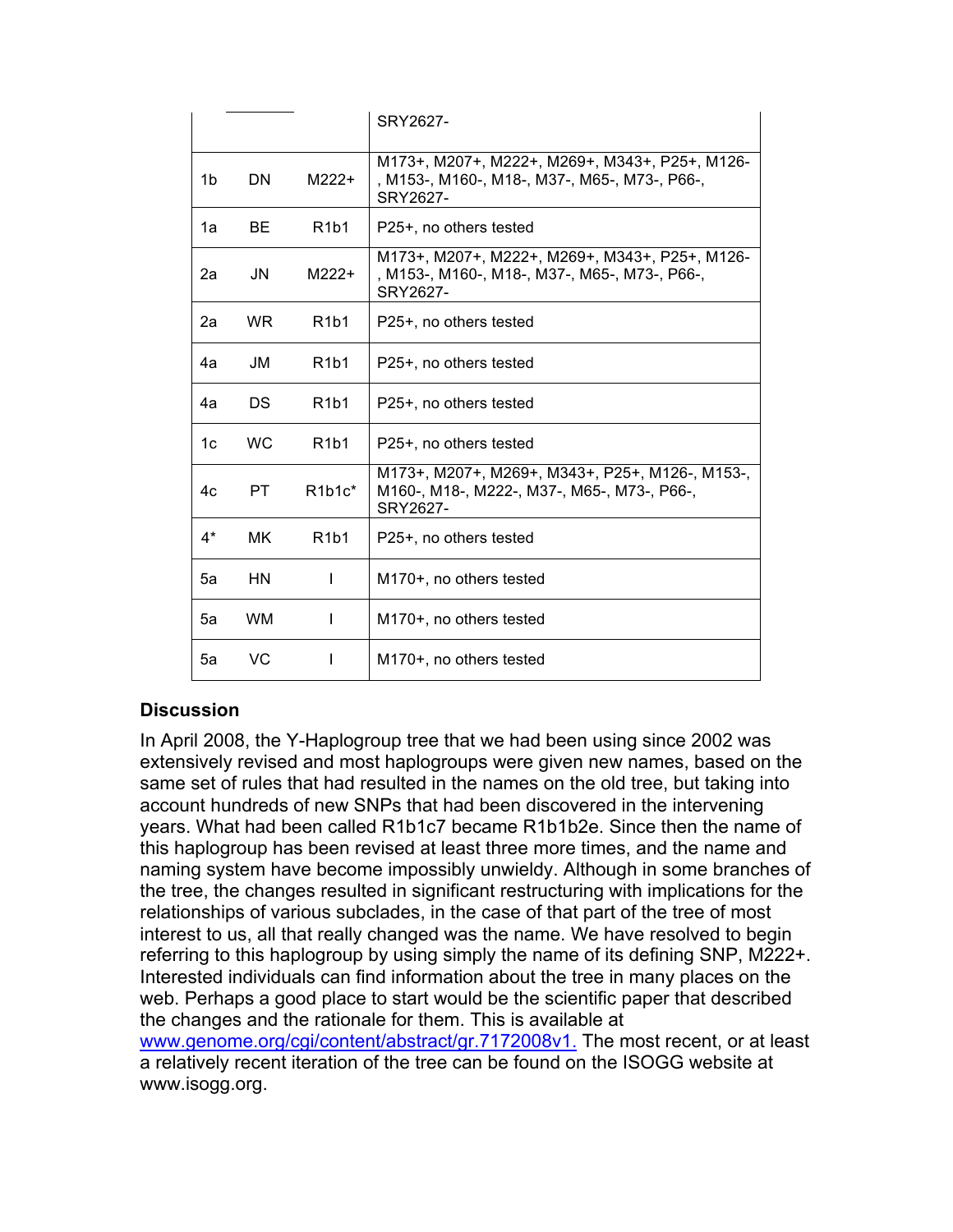When FTDNA does our STR testing, they automatically "predict" a haplogroup for each participant. Even though haplogroups are defined on the basis of SNPs, this usually can be done with a high degree of confidence without testing any SNPs because certain patterns of STR results are very characteristic of specific haplogroups. Indeed, Whit Athey has used similar logic to construct a "haplogroup calculator" that will not only predict the haplogroup for any specific haplotype but will give the probability that the prediction is correct. When FTDNA feels that they cannot confidently predict the haplogroup for a haplotype, they automatically do a "Backbone SNP test" at no extra charge. As near as I can tell, this involves testing just one or a few SNPs, and they report only the SNP that confirms membership in one of the haplogroups. So far, the only haplogroups represented in the Ewing project are R1b1 and I; P25+ is enough to confirm membership in haplogroup R1b1, and M170+ is enough to confirm membership in haplogroup I. In the results table shown on the **Ewing FTDNA site**, predicted haplogroups are shown in red and haplogroups that have been confirmed by SNP testing are shown in green. We have not bothered with this in the Results Tables on this website, but all of those whose haplogroups appear in green on the FTDNA site are shown in the table above. Please notice that in the table above TF, BE, WR and WC all appear as R1b1 rather than as M222+ because they have been tested only for P25 and not for M222. Because their haplotypes (and in the case of BE, his conventional genealogy) show a close relationship with men who have been tested M222+, we can be certain enough that they are also M222+ that they should not waste their money getting the additional test. On the other hand, JM, DS and MK also have only been tested P25+ and so are also shown as R1b1, but their haplotypes are not like anyone who has been tested and we do not know whether or which subclade of R1b1 they might fall into if they were to have additional SNP testing.

FTDNA also offers for sale "deep clade testing" for members of haplogroups I and R1b1 for an additional charge of \$79, which involves testing another fourteen or fifteen SNPs in order to determine what sub-branches participants may belong in. So far, we have had only four men order this testing. Comparing the "old" R1b1 phylogram with the "new" R1b1 phylogram will give you an idea of what is happening to our nomenclature system and understanding of branch structure as new SNPs are discovered.

| R <sub>1</sub> b                      |
|---------------------------------------|
|                                       |
|                                       |
|                                       |
|                                       |
|                                       |
| <b>R1b1</b>                           |
|                                       |
|                                       |
|                                       |
|                                       |
| R <sub>1</sub> b <sub>1a</sub>        |
|                                       |
|                                       |
|                                       |
|                                       |
| ı,<br>R <sub>1</sub> b <sub>1</sub> b |
|                                       |
|                                       |
|                                       |
|                                       |
| R <sub>1</sub> b <sub>ic</sub><br>٥   |
|                                       |
|                                       |
|                                       |
|                                       |
| <b>R1b1c1</b>                         |
|                                       |
|                                       |
|                                       |
|                                       |
| ۹<br><b>R1b1c2</b>                    |
|                                       |
|                                       |
|                                       |
|                                       |
| R <sub>1</sub> b <sub>1c3</sub><br>۷  |
|                                       |
|                                       |
|                                       |
|                                       |
| <b>R1b1c4</b><br>s                    |
|                                       |
|                                       |
|                                       |
|                                       |
| <b>R1b1c5</b><br>۷                    |
|                                       |
|                                       |
|                                       |
|                                       |
| ä,                                    |
| R <sub>1</sub> b <sub>1c</sub> 6      |
|                                       |
|                                       |
|                                       |
| <b>R1b1c7</b>                         |
| ä                                     |
|                                       |
|                                       |
|                                       |
|                                       |
|                                       |
|                                       |
| R <sub>1b1c</sub> 8                   |

In the first diagram, work backward from R1b1c7 and you can see that men in this branch will have M222+, M269+, P25+, M343+, M173+ and M207+. Notice that JC, DN, JN and PT all have M207+, M173+, M343+, P25+ and M269+. In order, these markers put them in R, R1, R1b, R1b1 and R1b1c. Now notice that PT is negative for all ten of the remaining markers. In this diagram, that leaves him in R1b1c, but properly speaking, this should be shown as R1b1c\*, where the asterisk signifies that he has been tested for all the SNPs marking sub-branches of R1b1c and did not have any of them. JC, DN and JN are M222+, but negative for all nine of the remaining markers. This puts them in the R1b1c7 sub-branch. JC, DN and JN are in Ewing Groups 1e, 1b and 2a respectively, all in the large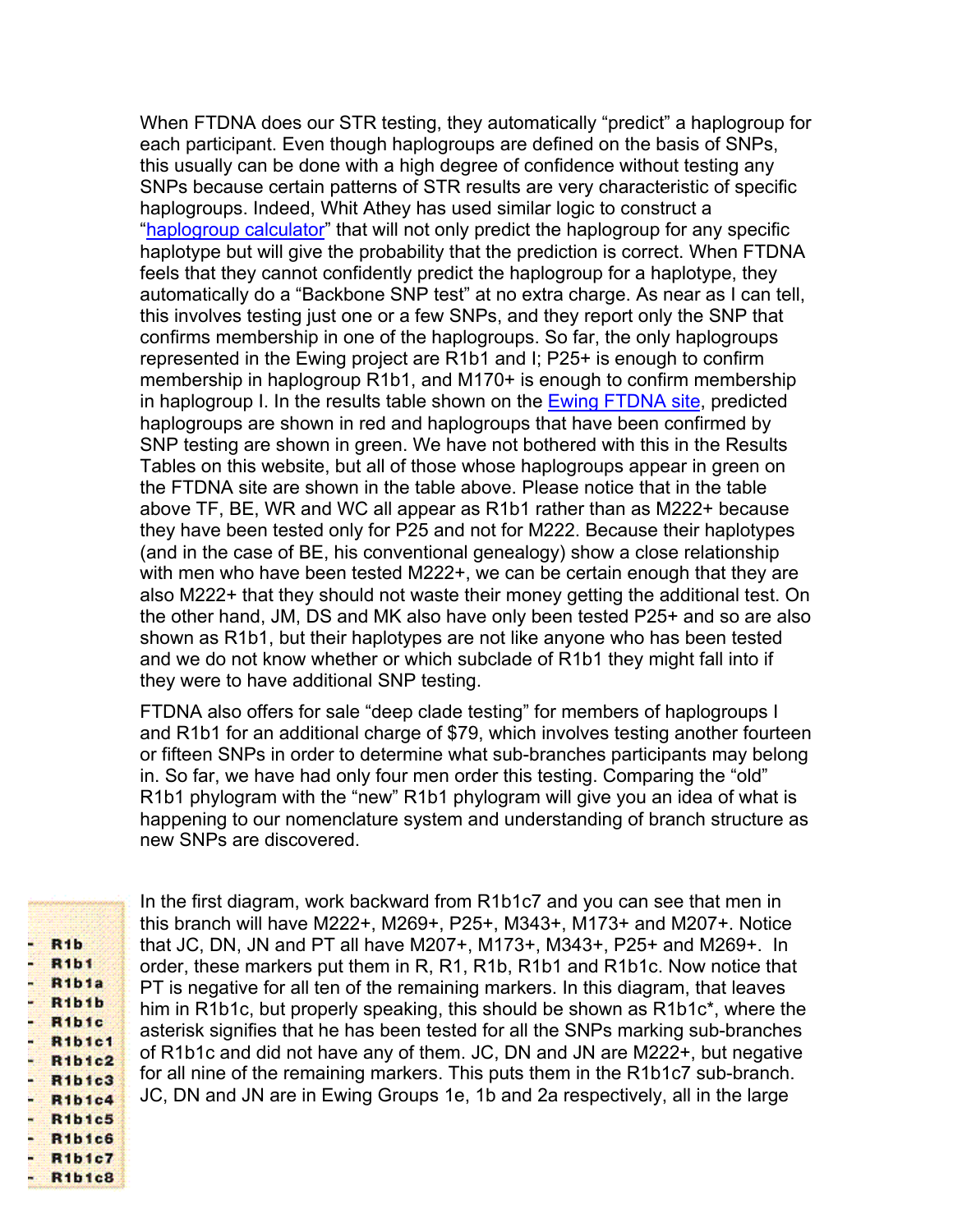closely related group of Ewings, which has a rather tight cluster of haplotypes. Because of this, we believe that all of the men in the large closely related group of Ewings (which includes all the men in Ewing Groups 1 and 2) are certain to have the same set of SNPs, so we think that ordering more deep clade SNP testing would be a waste of money for them. What is more, the men in Group 3 are even closer to the M222+ STR modal, so they are also sure to be M222+, and we do not recommend deep clade testing for them, for the same reason. PT is in Ewing Group 4c, and though his cousin RL2 is certain to have the same SNPs as he does, this is not necessarily true of the other men in Group 4, and their deep clade testing might be interesting. Since the men in Group 4a are another tight cluster, only one of them would have to get this testing for all of them to know their results. Perhaps I should say that we can be reasonably confident that all of our R1b participants are actually in R1b1c, and though we cannot predict which of them might have one of the downstream SNPs that would put them into one of the sub-branches of R1b1c, most of them will turn out to be R1b1c\*. Though none of them will get additional information of genealogical applicability from additional SNP testing, they might learn something interesting about deep origins of their line.<sup>1</sup>

The second diagram does not show quite as much of the tree—it starts at the top left with M343, already down to the R1b level on the first diagram. On the second diagram, the SNPs in green and red are the ones that appear in the first diagram. Folks in the M222+ subclade (old R1b1c7, new R1b1b2a1b5) are positive for the green ones and negative for the red ones, just as they have been right along. The folks in our project who have had deep clade testing have actually been tested for all of the green and red SNPs, and all of them are M222+ except for PT in Group 4c. He was found to have M269+, but none of the SNPs downstream for that, and therefore was found to be in old group R1b1c (as FTDNA called it; this is more properly R1b1c\*). In the new diagram, he would be in Rb1b1 because he is M73-. Neither PT nor the rest of us have moved anywhere; it is just that a bunch of new folks have moved into the neighborhood and they changed our address. The short story is that we know what the result would be for the men in our Groups 1, 2 and 3 on all of the new SNPs because the men in Groups 1, 2 and 3 are all M222+, and all M222+ individuals have the same set of upstream SNPs, whether these have been discovered or not. Undoubtedly, someday some SNPs downstream from M222 will be discovered, and that will result in the subdivision of this group. One of the "Holy Grails" of genetic genealogy is to discover a downstream SNP that will distinguish Scottish M222+ from Irish M222+. Don't hold your breath.

So far, none of our project participants in haplogroup I have had deep clade testing, though all three of the Group 5a men have been tested for M170 because FTDNA was having trouble predicting their haplogroup, and all three

 $\overline{a}$ 

Ž 3

5. ĵ,  $\overline{\ }$ 7a

<sup>1</sup> Vincent Vizachero has prepared some maps of the distribution of R1b1c6, 7, 9 and 10.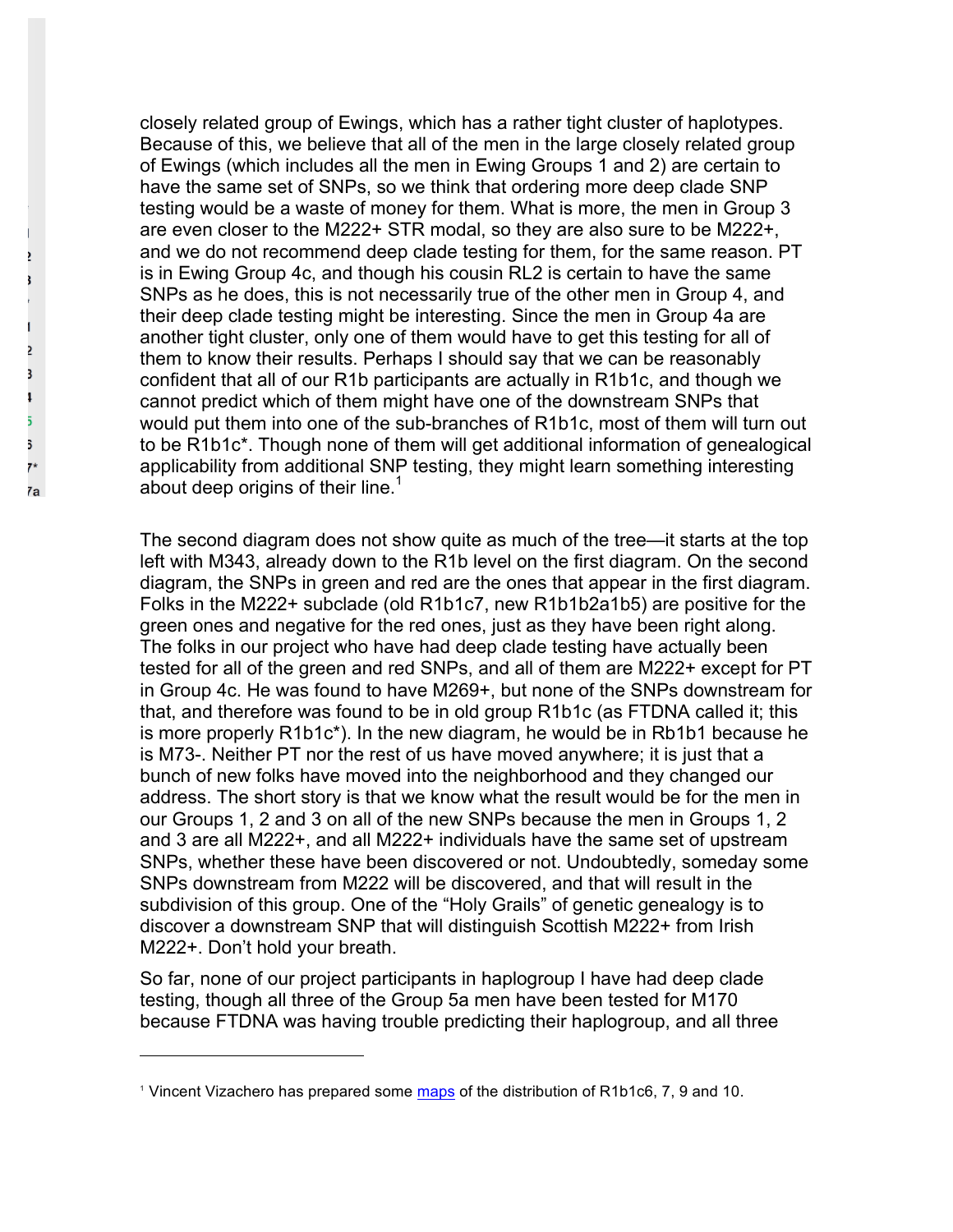tested M170+. I was rather keen on at least one of the Group 5a men getting Haplogroup I deep clade testing, because arguments have been made that some of the sub-branches are more characteristic of Vikings and others more characteristic of Eastern Europeans, etc. Ken Nordtvedt has done a fair amount of work on the branch structure of haplogroup  $1<sup>2</sup>$  His STR cluster analysis has our Ewing Group 5a men falling into what he presently terms the "I1b2a1- Isles/English" cluster, which any sensible person would assume to be a subbranch of what appears as I1b2a on the diagram above. Be careful of the terminology, though; it is constantly changing and, in fact, Nordtvedt is using a variation on an updated nomenclature that has re-labeled the braches on the tree above, and our Group 5a is a sub-branch of what appears there as I1c. To say this same thing in a way that is not so subject to terminological vagaries, Nordtvedt would predict on the basis of his STR cluster analysis that if our Ewing Group 5a men were tested for these SNPs, they would test P38+, M253-, M307-, P30-, P37.2-, and M223+. He would also predict that they would test M284+ (which is not presently included in FTDNA's version of deep clade testing, and does not appear on the diagram above). M284 is a downstream SNP that characterizes a branch that includes two STR clusters, our guys' I1b2a1- Isles/English cluster and a related cluster, I1b2a1-Isles/Scot, which is more commonly found in Scotland. To say this in English, our Group 5a men appear to belong to a subclade of haplogroup I that is found mostly in England and not to speak of on the continent, which suggests that he may be descended from haplogroup I indigenous British that were in England long before any Anglo-Saxon or Scandinavian invasions. Now, it looks like we do not need to get the deep clade testing for these guys, because two of them have recently had the 67-marker upgrade and this essentially confirmed that they are M284+ without actually testing the SNP. How can this be? Well, it turns out that both these men had a so-called null result at DYS 425. This means that the assay found no repeats. The reason for this is that there has been a mutation in the primer region of that marker and the PCR primer could not bind to it, which prevents counting the repeats. By coincidence, this mutation is almost certainly the M284+ mutation. What a coincidence. M284+ is a SNP (a change at a single nucleotide) that just happens to be in the primer region for one of the STR markers. So a null value at that marker practically confirms that M284+ is present. I say "practically" because it is also possible that in this kindred there was some other sort of damage in the primer region, but the fact of a null DYS 425 marker combined with Nordtvedt's cluster analysis is all but proof certain.

On the other hand, the only Ewing man (JD) with 37-marker results in Group 2, who is also in haplogroup I, falls into a different Nordtvedt cluster, I1b<sup>\*</sup>, which I think fits in the diagram above at I\* or I1\*, I cannot tell which because Nordtvedt seems not to have included P38 in his analysis. It is very difficult to speak with much confidence about the timing of most recent common ancestors, but although JD (in 5b) and the men in Group 5a have a common ancestor, he must have lived several hundred generations before their branches diverged, probably

 $\overline{a}$ 

<sup>&</sup>lt;sup>2</sup> You can see some of his work at http://knordtvedt.home.bresnan.net/